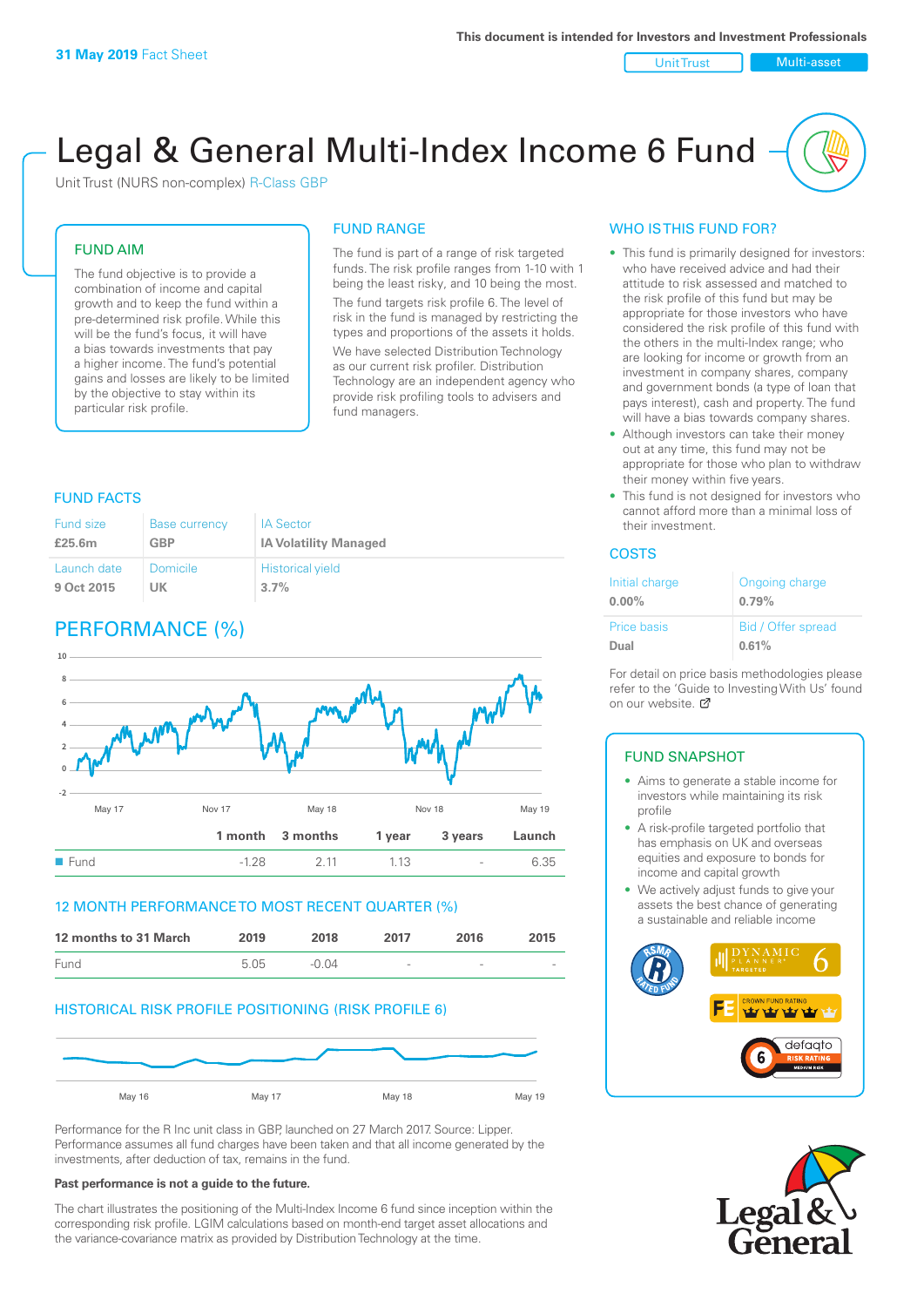## Legal & General Multi-Index Income 6 Fund

Unit Trust (NURS non-complex) R-Class GBP

## PORTFOLIO BREAKDOWN

All data source LGIM unless otherwise stated. Totals may not sum due to rounding.





#### FUND MANAGERS

The fund managers have responsibility for managing the multi-index fund range. They are part of the Multi-Asset Funds (MAF) team in LGIM. This team focuses on designing and managing multi-asset funds that are tailored to match the specific objectives of various client types. The team sits within a wider Asset Allocation team which combines both depth of experience with a broad range of expertise from different fields, including fund management, investment consulting and risk management roles.

# TOP 10 HOLDINGS (%)

| <b>L&amp;G UK Index Trust</b>                                    | 10.6 |
|------------------------------------------------------------------|------|
| iShares UK Dividend UCITS ETF                                    | 10.4 |
| L&G Emerging Markets Government Bond (US\$) Index Fund           | 7.9  |
| L&G Emerging Markets Government Bond (Local Currency) Index Fund | 7.6  |
| <b>L&amp;G US Index Trust</b>                                    | 7.3  |
| L&G High Income Trust                                            | 5.9  |
| L&G European Index Trust                                         | 5.3  |
| L&G Global Emerging Markets Index Fund                           | 4.9  |
| <b>L&amp;G Pacific Index Trust</b>                               | 4.8  |
| iShares Euro Dividend UCITS ETF                                  | 3.9  |